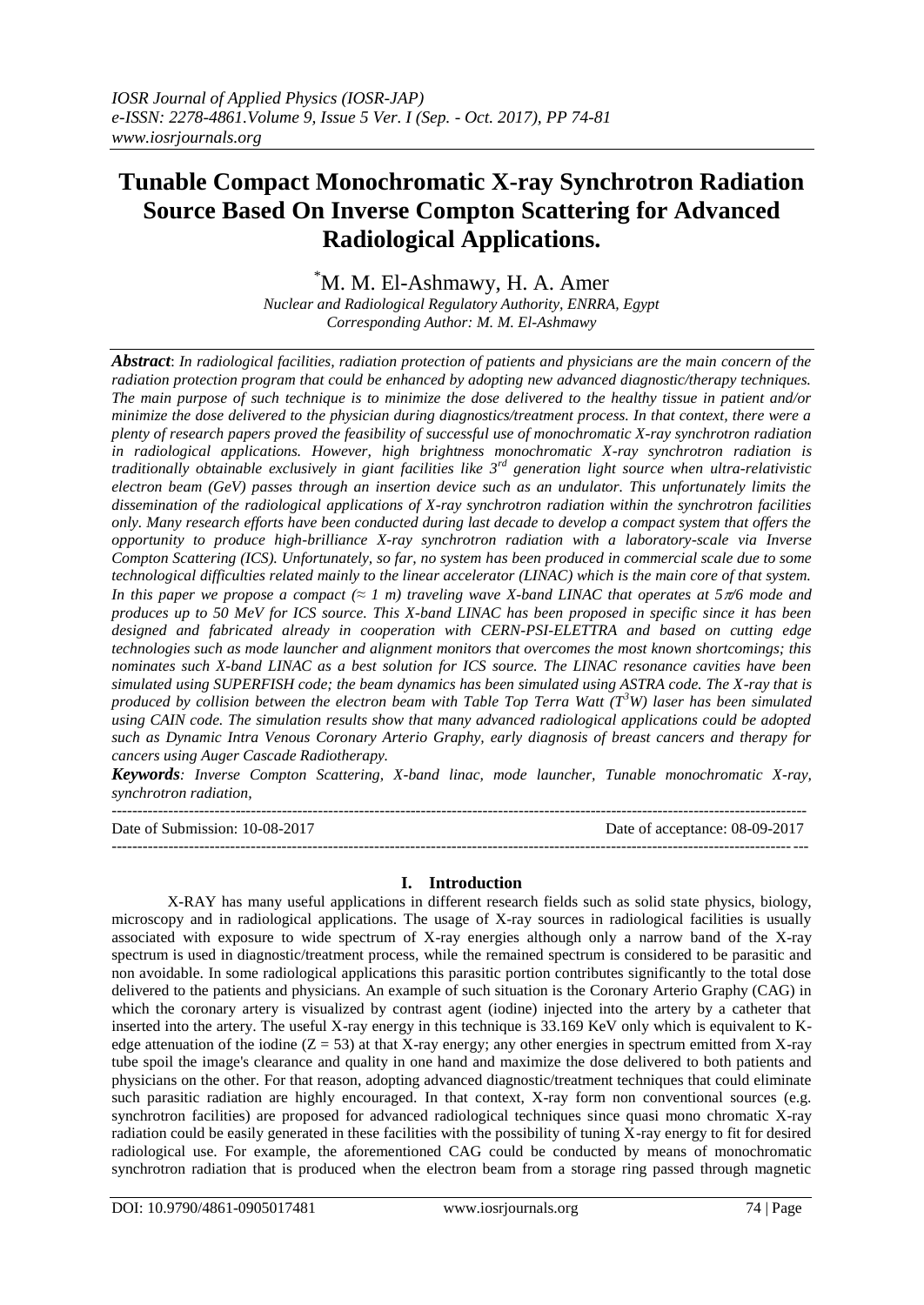undulator. The electron beam energy and the undulator parameters are tuned mutually to generate very narrow band of the desired X-ray energy 33.169 KeV. Hence a monochromatic X-ray just above this energy will give high contrast ratio and very clear image. This technique enables the physicians to visualize the coronary artery dynamically [1, 2] with about 30 shots/sec with *intravenous injection* of the contrast agent (Iodine). This technique is conventionally known as Intra Venous Coronary Arterio Graphy (IVCAG). The dynamic visualization was possible due to the high flux of the X-ray photons, about  $10^{11}$  photons/second. The disadvantage of this technique is the limitation of its use inside synchrotron facilities only which are big and expensive to be used publicly; accordingly a numerous number of patients can not use this technique. During last decade, and due to advances in Laser and RF linear accelerator (LINAC) technologies, many institutes and research centers conducted intensive research to construct affordable and compact system that can generate monochromatic X-ray by means of interaction of an electron beam from a LINAC and a high power laser beam; a scheme that is known as Inverse Compton Scattering ICS. The most suitable proposed ICS systems are those using X-band (12 GHz) LINAC since such LINACs satisfy the compactness conditions where 50 MeV electron beam could be achieved in 1 meter long LINAC.

Up to date, not any one of the prototype systems proposed worldwide has been adopted to be produced in commercial scale due to some technological difficulties related mainly to the core of the ICS system (i.e. the Xband LINAC) such as voltage breakdown at the input and output accelerating cells and the instability of the RF power source at X-band range.

In this paper we propose a very advanced compact  $(\approx 1 \text{ m})$  traveling wave X-band LINAC that operates at  $5\pi/6$  mode and produces up to 50 MeV. This X-band LINAC has been proposed in specific since it has been designed and fabricated already through a cooperation between CERN, Paul Sherrer Institute (PSI) and Italian synchrotron facility ELETTRA. The design is based on cutting edge technologies such as mode launcher that overcomes the voltage breakdown problem, and alignment monitors that help in driving the beam exactly long the LINAC axis. Many units of such LINAC have been already fabricated and tested and now are fully functional at the aforementioned facilities without any problems; this nominates such X-band LINAC along with its RF system as a best candidate for ICS source.

This paper is organized as follows: The theoretical background of the ICS is introduced in section II; the description of the X-band CERN-PSI- ELETTRA like LINAC is introduced in section III; the simulation of LINAC cavities using SUPERFISH code and tracking the beam dynamics using ASTRA code along the LINAC will be presented in section IV. Section V will be devoted to the simulation of the X-ray generation by head on collision between the 50 MeV electron beam with Table Top Terra Watt  $(T<sup>3</sup>W)$  laser using Monte Carlo CAIN code. Some radiological examples based on ICS are presented in section VI. Finally, the overall conclusion will be drawn in section VII.

# **II. X-ray Generation via Inverse Compoton Scattering ICS**

Production of monochromatic synchrotron radiation (X-ray) became feasible by means of collision between high energy electron beam with high power and short laser pulses as shown in Fig. (1). In such collision the magnetic field of the laser pulse acts as an undulator for the electron beam that collides with and forces the electron beam to undulate rigorously yielding to x-ray emissions. The physical mechanism involved in such process is known as "Thomson scattering" or inverse Compton scattering.





#### **X-ray parameters from laser-electron collision.**

For simplicity, suppose that the electron and laser beams are described by Gaussian temporal and spatial distribution in the transverse and longitudinal coordinates, hence the rms pulse length of the emitted Xray radiation is given by [3]: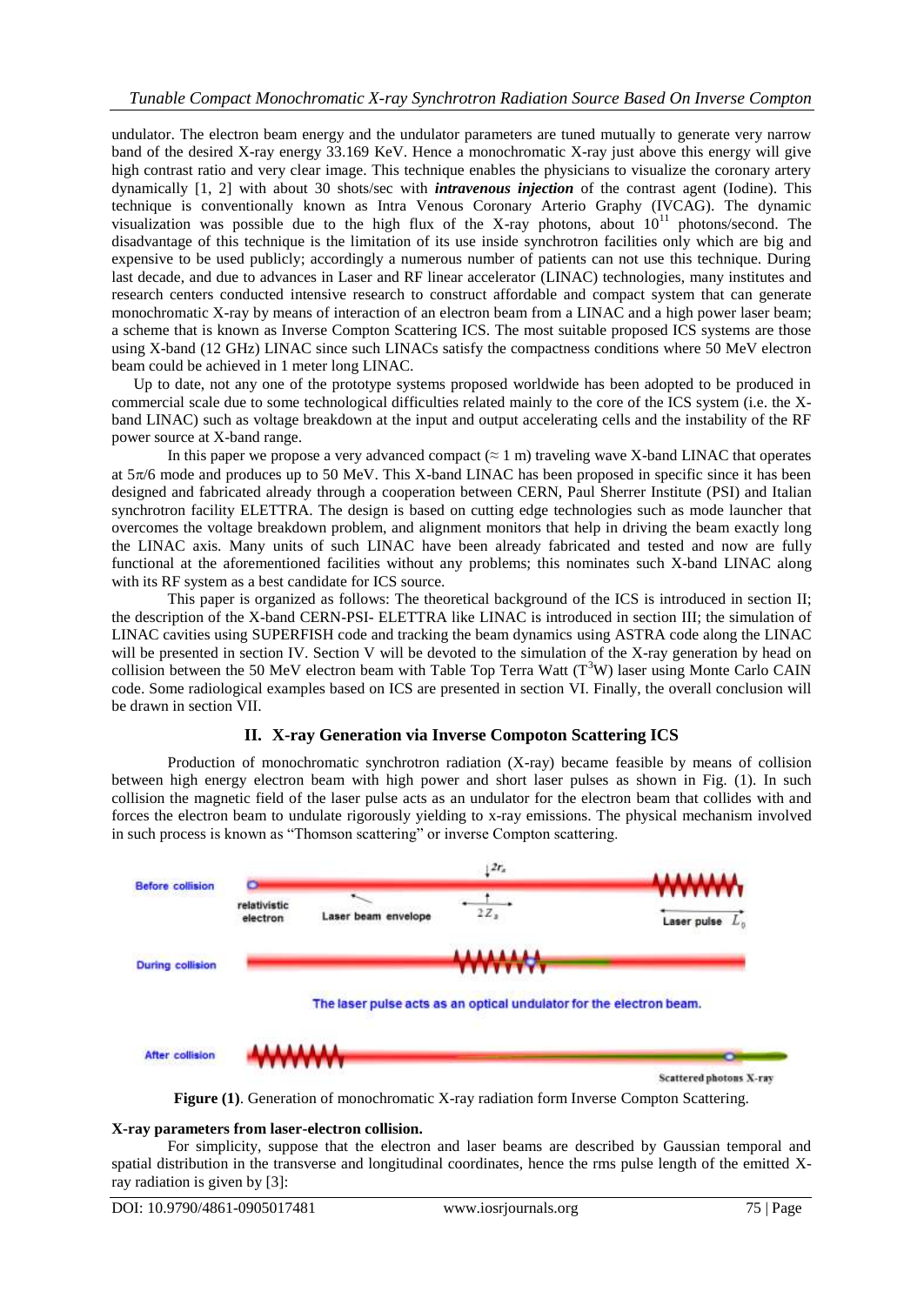$$
\tau \approx \tau_L \left[ 1 + \left( 1 + \frac{\sigma_x^2 + \sigma_y^2}{4 \tau_L^2 c^2} \right) \varphi^2 \right]^{1/2}
$$
 (1)

Where  $\sigma$ , and  $\sigma$ , and be decomposited by the matrix  $\frac{1}{\sqrt{2}}\left(1-\frac{q^2+q^2}{2q^2}\right)e^{-\frac{1}{2}}$ <br>
(a) Where  $\sigma$ , and  $\sigma$ , and be decomposited by the matrix  $\sigma$  is the matrix  $\sigma$  is the matrix parameter of the contro Where  $\sigma_r$  and  $\sigma_\nu$  are the electron beam sizes in the transverse plane and  $\tau_l$  is the rms laser pulse duration and  $\phi$ is the angle between the electron beam axis and the laser beam axis at the collision point. Equation (1) states that the pulse duration of the emitted X-ray is mainly determined by the angle  $\phi$  and the laser pulse duration. For head on collision for example the pulse duration of the emitted X-ray is equal to that one of the incident laser. The energy of the emitted X-ray is introduced by [3] as:

$$
E_{P} [KeV] = E_{0} \frac{2\gamma_{0}^{2}}{1 + \gamma_{0}^{2} \theta^{2}} (1 - \cos \varphi)
$$
 (2)

Where  $E_0$  is the energy of the incident laser,  $\theta$  is the scattering angle from the axis of collision, and  $\gamma_0$  is the Lorentz factor of the electron beam. In case of orthogonal collision, i.e.  $\phi$  is 90<sup>0</sup>, "(5)" reduces to:

$$
E_{P} [KeV] = E_{0} \frac{2\gamma_{0}^{2}}{1 + \gamma_{0}^{2} \theta^{2}}
$$
 (3)

From which the angular frequency in orthogonal collision is given by:

$$
\varpi = \frac{2\gamma_0^2 \omega_0}{1 + \gamma_0^2 \theta^2} \tag{4}
$$

Where  $\omega_0$  is the angular frequency of the incident laser, in case of head on collision, i.e.  $\phi$  is 180<sup>0</sup>, "(2)" reduces to:

$$
E_{P} [KeV] = E_{0} \frac{4\gamma_{0}^{2}}{1 + \gamma_{0}^{2} \theta^{2}}
$$
 (5)

From which the angular frequency in head on collision given by:

$$
\varpi = \frac{4\gamma_0^2 \omega_0}{1 + \gamma_0^2 \theta^2} \tag{6}
$$

It is clear that the energy of the emitted X-ray in head on collision is twice that of the orthogonal collision. If the angle  $\phi$  is 0, "(2)" is reduced to zero, which means that no X-ray emitted if the laser beam and the electron beam are propagating in the same direction. With a little mathematical manipulation, "(2)" could be reduced to:

$$
E_{P} = 4\gamma_0^2 E_0 \left(1 - \gamma_0^2 \theta^2\right) \tag{7}
$$

For  $(\theta = 0)$  i.e. along the axis of collision the energy is a maximum and is given by:

$$
E_{P} = 4\gamma_0^2 E_0 \tag{8}
$$

In other words the highest energy of the emitted X-ray photons are observed along the axis of collision, and as the angle of observation increases the energy of the emitted X-ray photons along this direction becomes lower. The maximum observed energy is determined by the incident laser and electron energies. Accordingly, to get very narrow band width of emitted X-ray, high electron energy and high laser energy are essential.

The spectral flux within the spectral width  $\Delta\omega/\omega$  is a very important factor to be determined. The number of Xray emitted photons per second is given by [4].

$$
F \text{ [photons/s} \quad J = 8.4 \cdot 10^{-16} \cdot f \cdot \left(\frac{L_0}{Z_R}\right) \cdot I_b \text{ [A]} \cdot P_0 \text{ [GW]} \cdot \left(\frac{\Delta \omega}{\omega}\right) \tag{9}
$$

Where  $L_0$  is the interaction length,  $Z_R$  is the Rayleigh length of the laser and is given by  $(Z_R = \pi r_0^2 / \lambda_0^2)$ 2  $Z_{\rm R} = \pi r_0^2 / \lambda_0$ where  $r<sub>o</sub>$  is the laser spot size,  $I<sub>b</sub>$  is the electron beam current,  $P<sub>o</sub>$  is the laser power, and finally  $f$  is the filling parameter and it is given by:

$$
f = \begin{cases} r_0 / r_b & r_0 < r_b \\ 1 & r_0 > r_b \end{cases}
$$
 (10)

Where  $r_b$  is the electron beam transverse size.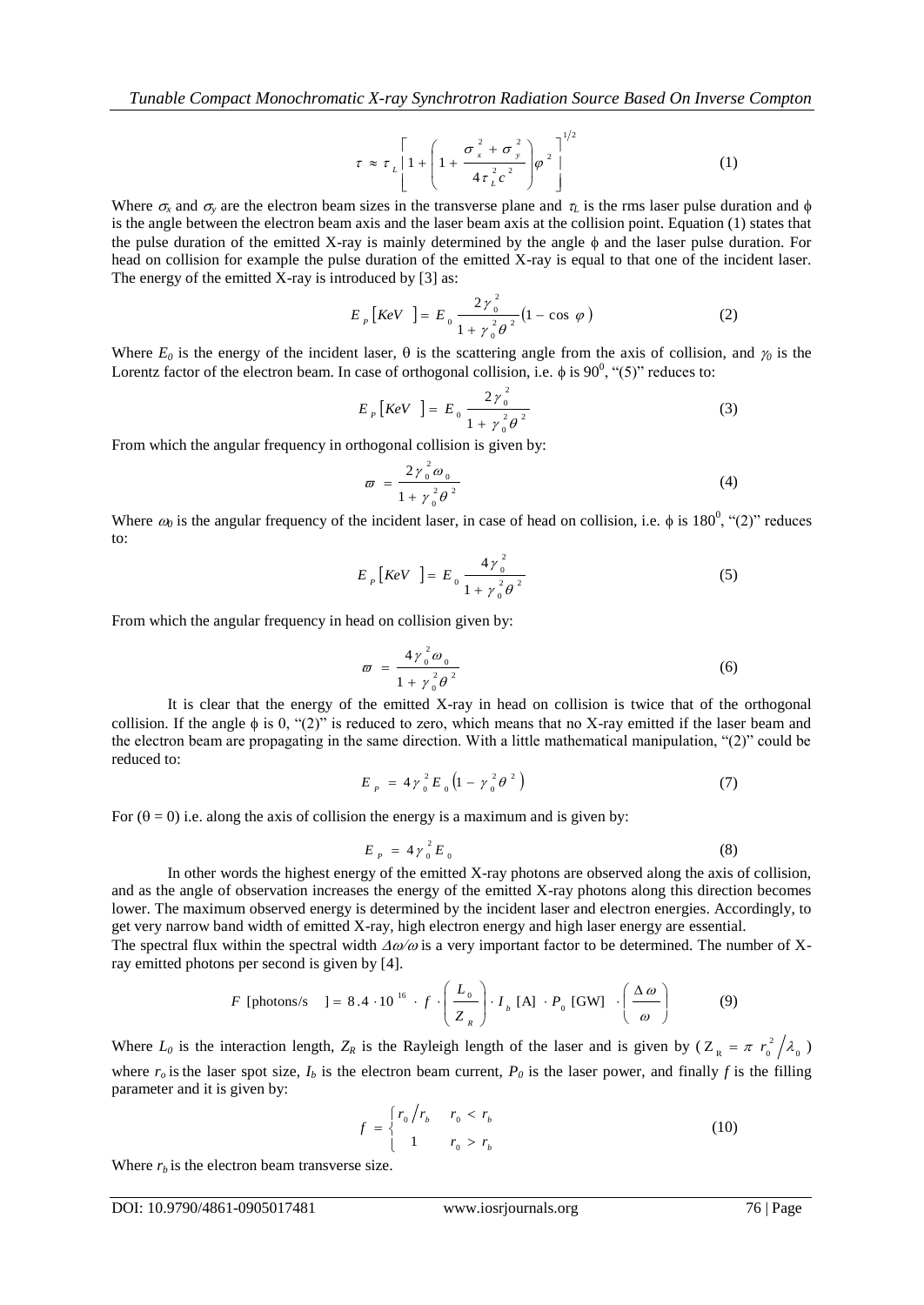# **III. CERN-PSI- ELETTRA X-band like LINAC type**

The proposed X-band LINAC in this paper is similar to the CERN-PSI- ELETTRA X-band LINAC [5,6]; the LINAC is  $\approx$  1m long (73 cells) integrated with two alignment monitors to manipulate the beam alignment which is very crucial in case of Free Electron Laser. Such components are not important in (ICS) source and hence such alignments monitors are omitted in the LINAC design proposed in this study. Also, CERN-PSI- ELETTRA X-band LINAC has two specific couplers that are based on SLAC mode launchers design [7] and this option has been considered in our case. The main function of this coupler is to convert the rectangular waveguide  $TE_{10}$  mode into the circular  $TM_{01}$  mode. In this way the couplers substantially reduce the surface field at the edges of the coupling irises to avoid RF breakdown. Every coupler has two opposite openings to feed/extract the RF power to/from the X-band LINAC symmetrically so that the electron beam quality will not be affected during its passage through mode launchers. The mode launchers are connected to the accelerating cells via two matching cells. The LINAC design employs a large iris, 5*π*/6 phase geometry to minimize the group velocity of RF power along LINAC which in turn minimizes the voltage breakdown; voltage breakdown is inversely proportional to group velocity of RF power along LINAC. Figure 2 shows a cut view of the CERN-PSI- ELETTRA X-band structure; the proposed LINAC will be similar to such one except the exclusion of alignment monitors. The outstanding relevant 12 GHz high power RF source has been developed and manufactured at SLAC National Accelerator Laboratory, USA [8]. Such RF source along with the X-band LINAC represent the most practical and stable X-band accelerating system ever developed.



**Figure (2)**: Cut view of X-band structure showing the mode launchers and wakefield monitors.

# **IV. Beam dynamics along the X-band LINAC**

The target for X-band LINAC in our case is to accelerate 4-5 MeV electron beam delivered by RF electron gun up to 50 MeV. To investigate the beam dynamics in this accelerating case, all LINAC cells have been simulated using SUPERFISH code [9] from which the electromagnetic field distributions along the whole LINAC is extracted and stored in specific file formats. Files form SUPERFISH code have been prepared to be used by ASTRA code [10] to track the electron beam along the X-band LINAC. The injection phase of the electron beam has been optimized for optimum electron beam parameters that fit to the collision with high power laser. The final electron beam energy is tuned by reducing the RF power fed to the X-band LINAC or by varying the injection phase.

# **V. X-ray generation**

CAIN [11] is a stand-alone FORTRAN Monte-Carlo code to simulate the interaction involving high energy electron, positron, and photons. Such code will be used to simulate the head on collision of the electron beam accelerated by X-band linear accelerator with a Mode locked Ti:Sapphire laser. Table 1 represents the assumed electron beam parameters from X-band linear accelerator with RF gun at maximum energy could be delivered by the X-band LINAC. The same table represents the parameters for an available commercially Mode locked Ti:Sapphire laser with long laser pulse. Figure 3 represents the angular distribution of emitted X-ray photons from the electron collision with Mode locked Ti:Sapphire laser at different electron beam energies. The outmost right below figure represents the energy spectrum of the emitted X-ray photons at such energies. From Fig. (3), it is clear that the maximum photon flux obtained along the axis of collision is 1.3  $\times$  10<sup>8</sup> photons/pulse. Multiplying by the repetition rate of the laser pulse the final flux is 1.3  $\times$  10<sup>9</sup>/sec.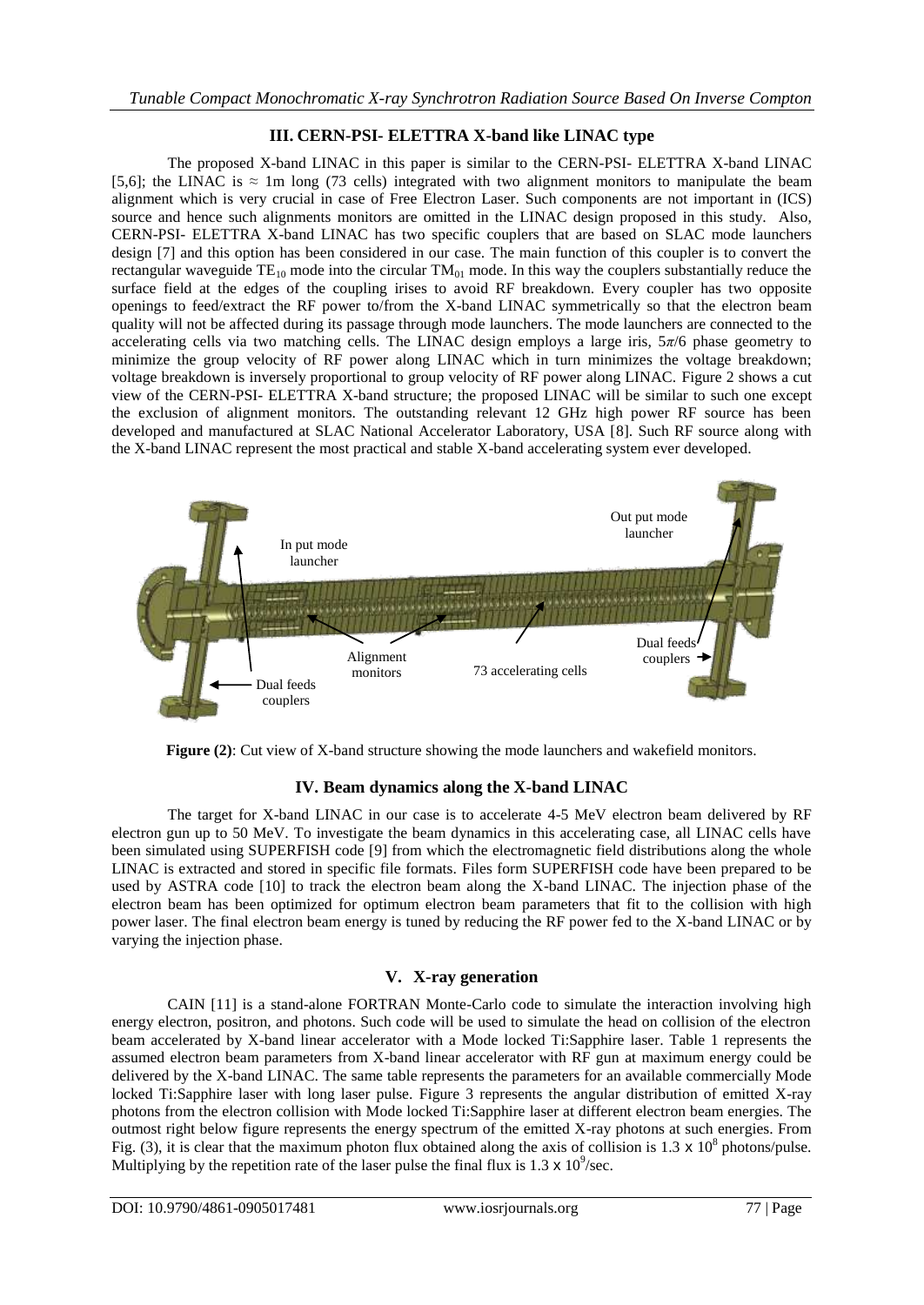

**Table (1).** Electron and laser beams parameters assumed in their head on collision



# **VI. Some radiological examples based on ICS**

In section I we have mentioned the Intra Venous Coronary Arterio Graphy (IVCAG). In which the monochromatic X-ray just above 33.169 KeV the absorption of X-ray energy is very low for the most known elements in the human body such as Oxgen, Carbon and hydrogen while the absorption for Iodine is very high as shown in Fig. (4); this will give high contrast ratio and very clear image and stenosis could be easily as shown in Fig. (4), this win give high contrast ratio and very clear linge and stenosis collid be easily visualized as shown in Fig. (5) [12]. This technique enables the physicians to visualize the coronary artery dynam dynamically [1, 2] with about 30 shots/sec with *intravenous injection* of the contrast agent (Iodine). This technique is conventionally known as Intra Venous Coronary Arterio Graphy (IVCAG).



Figure (4). Absorption of X-ray energy by different elements and K-edge absorption of Iodine (Z=53).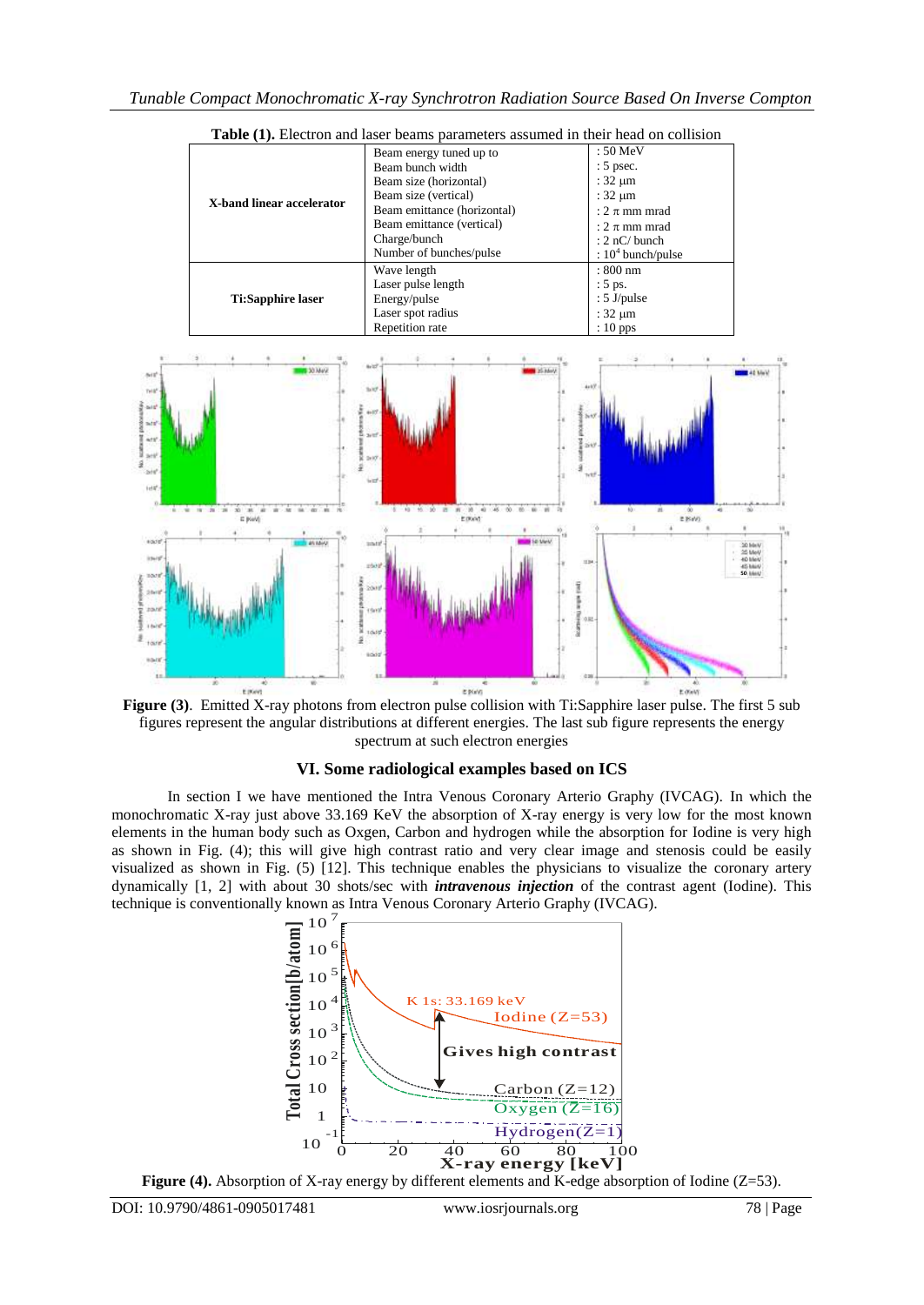

**Figure (5).** The Intra Venous Coronary Arterio Graphy (IVCAG) using monochromatic X-ray [12].

Frank E. Carroll et al. carried out several imaging using tunable monochromatic X-ray from 10-50 KeV at Vanderbilt University. He visualized "lesions" in breast-equivalent materials of differing glandular percentages using 24 KeV X-ray which were not seen on the polychromatic image taken using molybdenum anode with molybdenum filtration X-ray tube [13]. This means that mammography is feasible without compression. He also tuned the X-ray energy from 16 KeV to 29 KeV to switch between the details of bone and soft tissue in finger phantom and in real entire mouse. More details about imaging by monochromatic X-ray radiation in medicine and their advantages could be found elsewhere [14].

Auger cascade radiotherapy [15] is another important application of tunable monochromatic X-ray radiation. Figure (6) represents the basic principle of cancer therapy using Auger cascade principle while Fig. (7) represents an example showing the treatment of prostate cancer through Auger cascade.



K-shell electron ejected. L-shell electron replaces it and gives off a soft X-ray. M-shell electron replaces L-shell electron giving off an even softer X-ray and so on.

Figure (6): Auger cascade for cancer therapy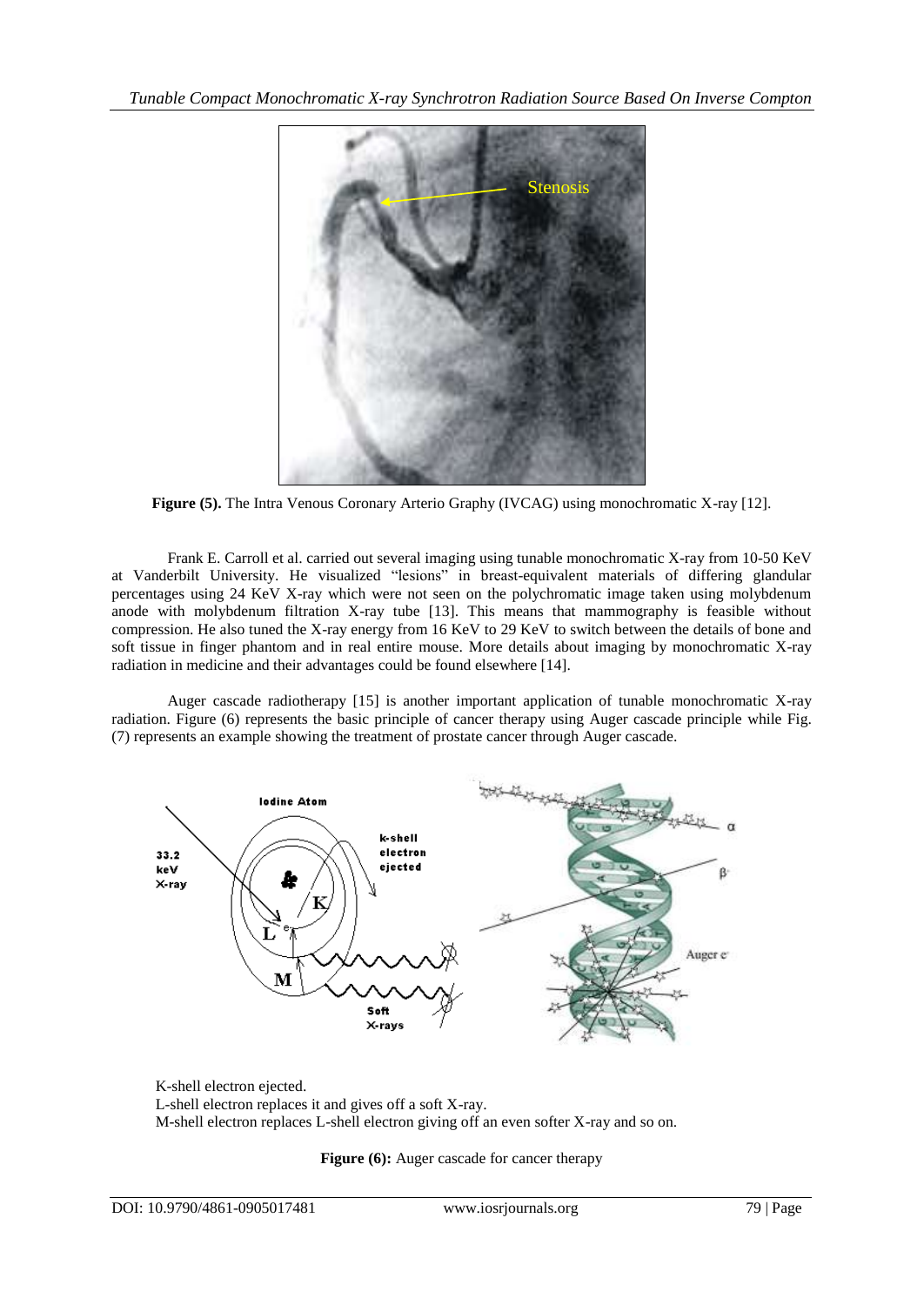

Figure (7): Auger cascade for prostate cancer therapy

#### **VII. Conclusion.**

Adopting new advanced diagnostic/therapy techniques is essential to enhance the radiation protection for both of patients and physicians as well. One of such technique was the use of monochromatic X-ray for different radiological applications at giant synchrotron facilities which are not available for the majority of patients worldwide. An affordable and compact monochromatic X-ray source is then highly required which became later feasible using Inverse Compton Scattering technique. The different prototypes of ICS-based X-ray monochromatic sources were suffering form some technological difficulties in X-band LINAC which is considered to be the core of the ISC X-ray source. A newly developed X-band LINAC has been proposed that is already designed, fabricated, tested and many units of them are fully functional without any problems which made it the best candidate for stable and powerful ICS source. This was confirmed using CAIN code simulation and the results indicate that the resultant parameters of the generated monochromatic X-ray satisfy the main requirements of many advanced radiological applications such as Dynamic Intra Venous Coronary Arterio Graphy, early diagnosis of breast cancers and therapy for cancers using Auger Cascade Radiotherapy.

#### **References**

- [1]. S. Ohtsuka, Y. Sugishita, T. Takeda, Y. Itai, J. Tada, K. Hyodo, and M. Ando "Dynamic intravenous coronary angiography using 2D monochromatic synchrotron radiation" The British Journal of Radiology, 72, pp. 24-28 (1999)
- [2]. S. Ohtsuka, Y. Sugishita, T. Takeda, Y. Itai, K. Hyodo, and M. Ando "Dynamic intravenous coronary angiography using synchrotron radiation and its applications to the measurement of blood flow" Jpn Circ J 61: pp. 432-440 (1997)
- [3]. L. Yuelin, H. Zhirong, D. Michael, and M. Stephen, "Small-angle Thomson scattering of ultrfast laser pulses for bright, sub-100-fs Xrayradiation" Phys. Rev. Special topics-Accelerators and beams, 5, pp. 044701-1, (2002).
- [4]. E. Esarey, P. Sprangle, and A. Ting, "Laser synchrotron radiation as a compact source of tunable, short pulse X-rays". Nucl. Instrum. Meth. A 331, pp. 545, (1993).
- [5]. M. Dehler, J.-Y. Raguin, A. Citterio, A. Falone, W. Wuensch, G. Riddone, A. Grudiev, R. Zennaro, "Xband rf structure with integrated alignment monitors", Phys. Rev. ST Accel. Beams, 12, 062001 (2009).
- [6]. M. Dehler, J.-Y. Raguin, A. Citterio, A. Falone, W. Wuensch, G. Riddone, A. Grudiev, R. Zennaro, A. Samoshkin, D. Gudkov G. d'Auria, M. Elashmawy, "alignment monitorsfor an X-band Accelerating Structure". Proceeding of DIPAC09, Basel, Switzerland, 47-49, (2009).
- [7]. C. Nantista, S. Tantawi and V. Dolgashev, "low-field accelerator structure coupler and design techniques" Phys. Rev. ST Accel. Beams, 7, 072001 (2004)
- [8]. G. D'Auria, M. El Ashmawy, A. Rohlev, M.. Scafaru, C. Serpico, A. Turchet, D. Wang "The X-band system for the FERMI@Elettra FEL project. Proceeding of IPAC10, Kyoto, Japan, 2173-2175, (2010).
- [9]. [http://laacg.lanl.gov/laacg/services/download\\_sf.phtml](http://laacg.lanl.gov/laacg/services/download_sf.phtml) Version 7.19 , (2013)
- [10]. http://www.desy.de/~mpyflo K. Floettmann, ASTRA, A Space charge Tracking Algorithm. Version 3.0, (2014).
- [11]. K. Yokoya, CAIN2.1e, contac[t kaoru.yokoya@kek.jp](mailto:kaoru.yokoya@kek.jp)